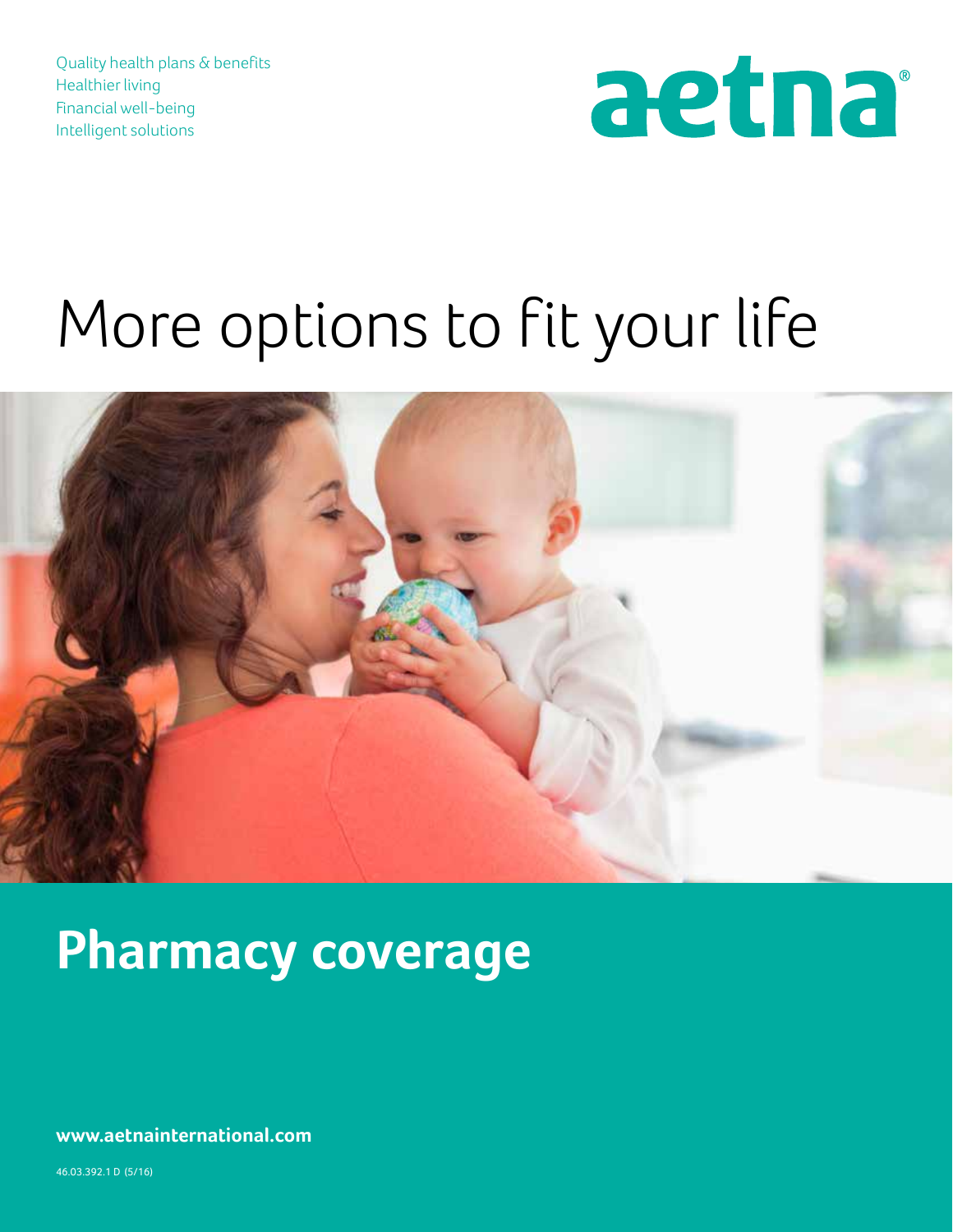**Wherever life takes you, it's important to get the medicine you and your family need to be healthy.** That's why we make sure you can fill your prescriptions quickly, safely and easily with your Aetna International plan no matter where you are in the world. Take a closer look at your choices to see what's most convenient for you.

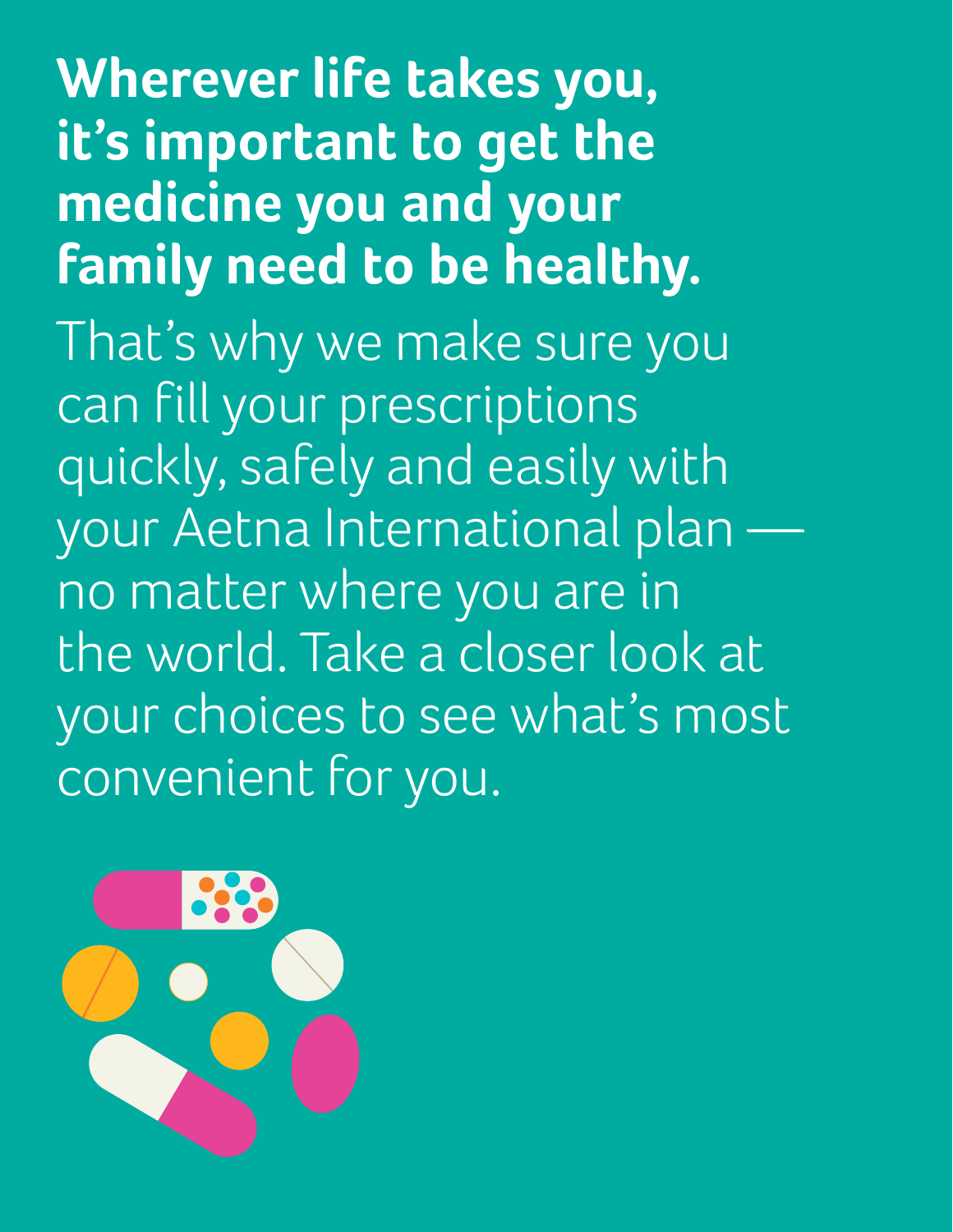### **When you are INSIDE the United States**

Getting your prescriptions is simple. Just visit one of the pharmacies in our network, and the participating pharmacist will file your claim electronically for you. Your out-of-pocket costs should be limited, with no forms to complete.

You can also make your life easier with Aetna Rx Home Delivery. Save money and time by ordering up to a 90-day supply of medicine, usually at a lower cost, with free standard shipping and the ability to reorder every three months — no trips to the pharmacy needed!

While you are on assignment outside of the U.S., your family members staying inside the U.S. can still use these options.

### **To fill a prescription IN PERSON:**

- **1.** Find your nearest participating pharmacy by logging in to your secure member website at **www.aetnainternational. com** and selecting *Find Health Care* located at the top of the page. In the *Search for health care near you* section, go to the *Select a Country* drop-down menu and select *United States of America*. Go to the *Select a City* drop-down menu and select *Any*, then click *Search*. You can also contact our Member Service Center using the number on the back of your member ID card.
- **2.** Present your prescription and ID card to the participating pharmacy.
- **3.** Pay any required copay or coinsurance, which will depend on your coverage and which drugs have been prescribed by your doctor. (See "Understand your drug costs.")

### **Order prescriptions BEFORE LEAVING THE U.S.**

If you're leaving the U.S. on an international assignment, give yourself one less thing to worry about by ordering your medications in advance. You can receive up to a 12-month supply of covered medications at any participating U.S. pharmacy. To find out if your prescription medications qualify for this special benefit, contact our Member Service Center using the number on the back of your member ID card.



### **To fill a prescription BY MAIL ORDER:** (shipped to U.S. addresses only)

- **1.** After you've filled a 30-day supply of your maintenance drug at your local participating pharmacy, request a prescription for a 90-day supply from your doctor.
- **2.** Visit **www.aetnarxhomedelivery.com** to access the order form.
- **3.** Complete and mail the form to the address listed along with your prescription and payment. Or ask your doctor to fax us your prescription and order form to the fax number listed.